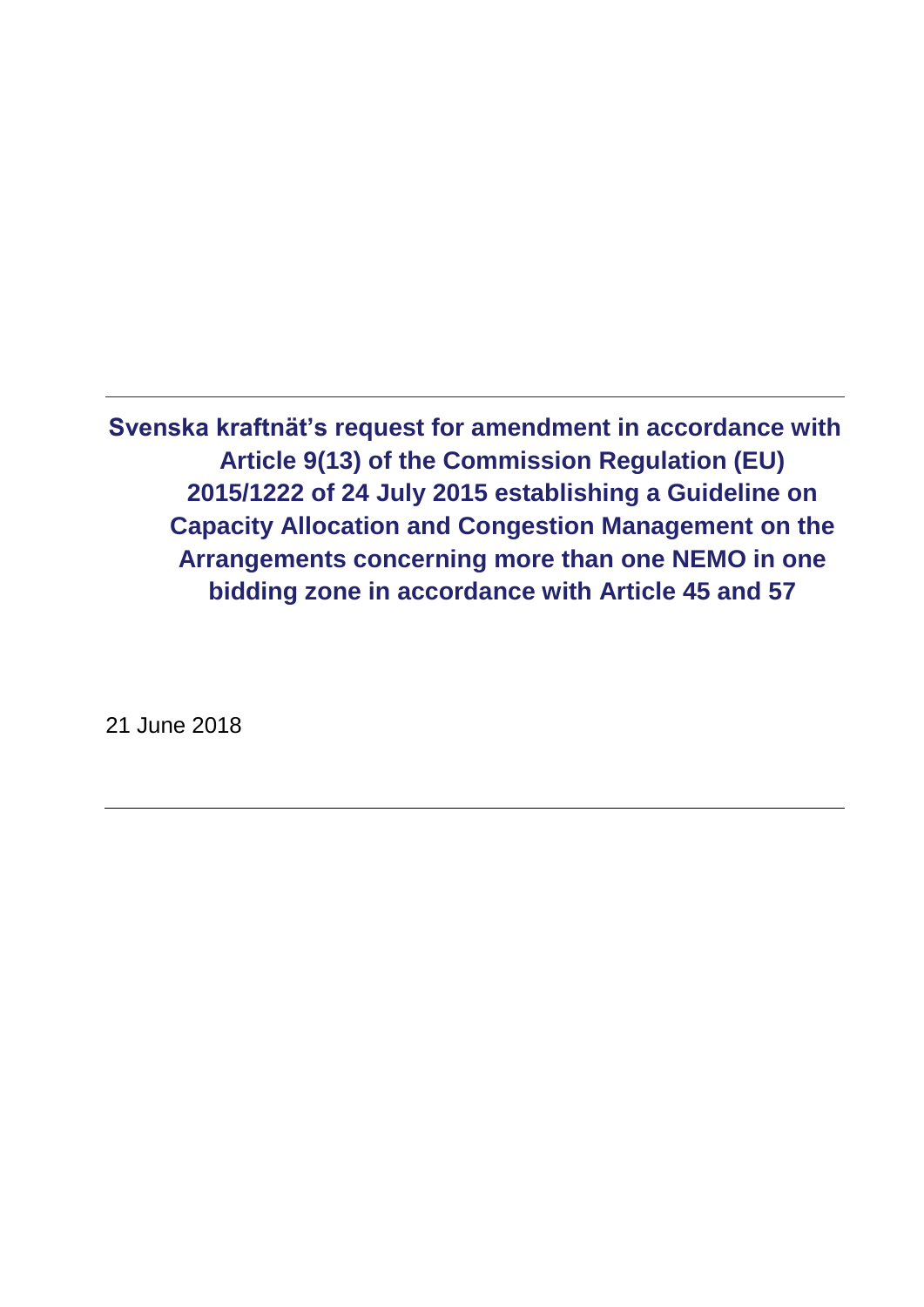Svenska kraftnät, taking into account the following,

### **Whereas**

- (1) This document is a proposal for amendment (hereafter referred to as the "Proposal for Amendment") developed by Svenska kraftnät to the Arrangement concerning more than one NEMO in a bidding zone (hereafter referred to as "MNA") as defined in accordance with Articles 45 and 57 of the Commission Regulation (EU) 2015/1222 of 24 July 2015 establishing a Guideline on Capacity Allocation and Congestion Management (hereafter referred to as the "CACM Regulation"). This document takes into account and aligns the work done in co-operation with the other Nordic TSOs for MNA (hereafter referred to as "Nordic TSOs").
- (2) Energy Authority (Swedish Energy Markets Inspectorate) has approved the MNA Proposal on 10 April 2017.
- (3) In accordance with Article 9(13) of the CACM regulation, Svenska kraftnät hereby issues a Proposal for Amendment to the Arrangement concerning more than one NEMO in one bidding zone as defined in accordance with Articles 45 and 57 of the CACM Regulation.
- (4) This Proposal for Amendment takes into account the general principles and goals set in the CACM Regulation as well as Regulation (EC) No 714/2009 of the European Parliament and of the Council of 13 July 2009 on conditions for access to the network for cross-border exchanges in electricity (hereafter referred to as "Regulation (EC) No 714/2009"). The goal of the CACM Regulation is the coordination and harmonization of capacity calculation and allocation in the day-ahead and intraday cross-border markets. To facilitate these aims, it is necessary to develop arrangements for proving non-discriminatory access to cross-zonal capacity in cases of more than one NEMO in one bidding zone.
- (5) According to Article 9(9) of the CACM Regulation, the expected impact of the proposal on the objectives of the CACM Regulation has to be described. The impact is presented below (points (6) to (8) of this Whereas section).
- (6) This Proposal for Amendment contributes to, and does not hamper in any way, the achievement of the objectives of the CACM Regulation. In particular, the proposal serves the objectives of ensuring fair and non-discriminatory treatment of TSOs, NEMOs, the Agency, regulatory authorities and market participants (Article 3(e)), providing non-discriminatory access to cross-zonal capacity (Article 3(j) of the CACM Regulation), creating a level playing field for NEMOs (Article 3(i) of the CACM Regulation) and respecting the need for a fair and orderly market and fair and orderly price formation (Article 3(h) of the CACM Regulation).
- (7) Deleting the requirement on CCCs to validate that correct CZCs and ACs are used as input for the calculations by the MCO function meets the objective of ensuring fair and non-discriminatory treatment. By ensuring that responsibilities of the CCCs and the NEMOs are clear and in line with CACM Regulation Article  $7(2)(b)$  and Article  $46(1)$ , the relevant CCC(s) for the Swedish bidding zone borders are not required to perform a task not required by CCCs in general and thereby not treated unfairly.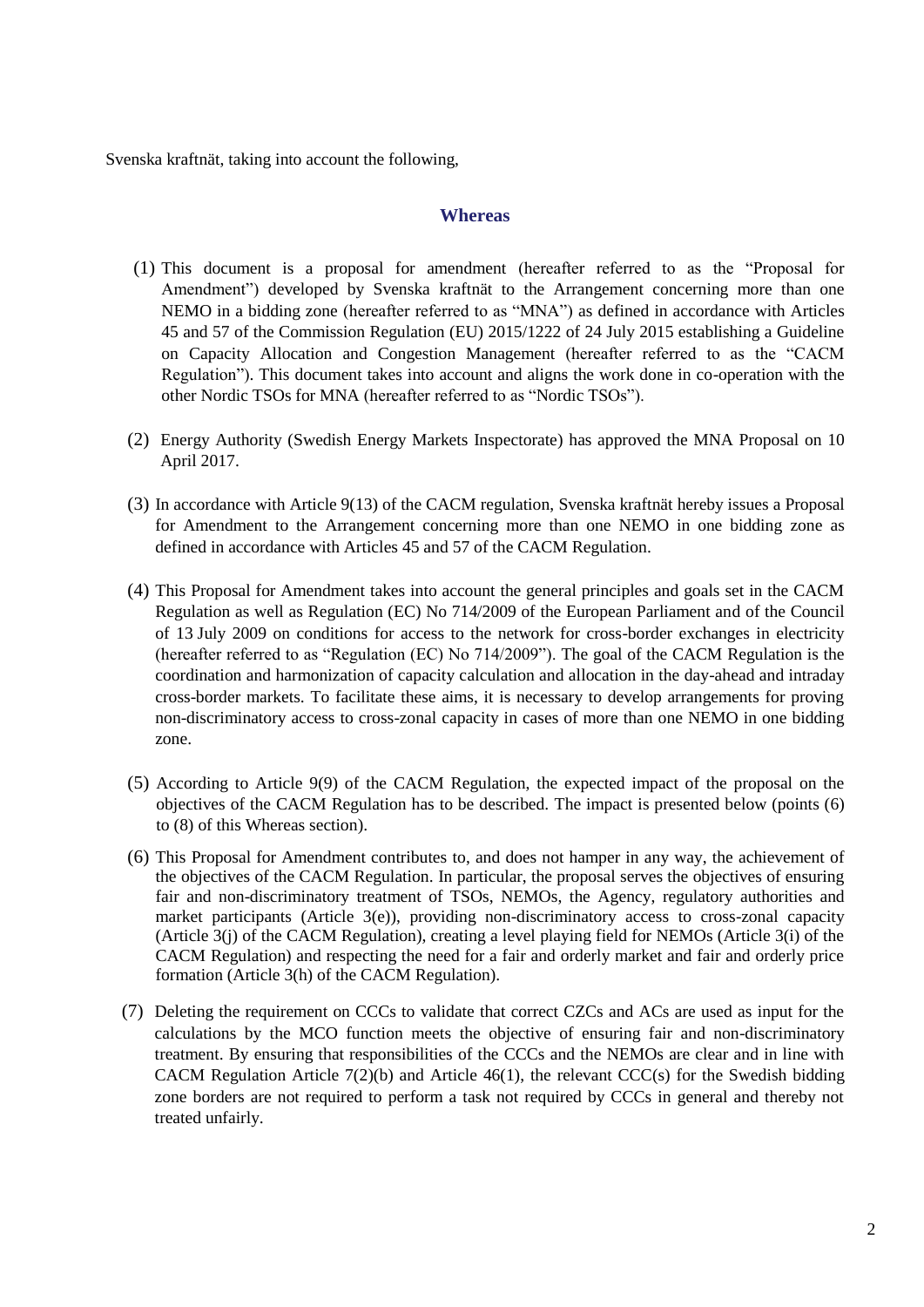(8) Requiring Svenska kraftnät to define file formats and communication protocol between TSOs and NEMOs for data exchange based on international or ENTSO-E standards ensures fair and nondiscriminatory treatment of TSOs and NEMOs. TSOs are not required to change already implemented formats and protocols or to accept non-international or non-ENTSO-E standards to allow for multiple NEMO arrangements. In addition, NEMOs are not facing non-discriminatory treatment since they are treated equally. A level playing field for NEMOs is ensured as they will be following equal data exchange requirements. Besides, NEMOs shall define the file formats and communication protocols for data exchange between NEMOs in accordance with corresponding single day-ahead coupling, single intraday coupling and/or NEMO procedures.

#### SUBMITS THE FOLLOWING PROPOSAL FOR AMENDMENT TO ENERGY AUTHORITY

(SWEDISH ENERGY MARKETS INSPECTORATE) AS THE NATIONAL REGULATORY AUTHORITY IN SWEDEN:

### **TITLE 1 Amendments**

#### **Article 1**

#### **Amendment to Article 5 on Pre-coupling arrangements for single day-ahead coupling**

1. Svenska kraftnät proposes to amend Article 5(1) in the following way:

The coordinated capacity calculators established in accordance with Article 27(2) of the CACM Regulation (hereafter "CCCs") shall be responsible for providing the cross-zonal capacities (hereafter referred to as "CZCs") and allocation constraints (hereafter referred to as "ACs") for the Swedish bidding zone borders to the relevant NEMOs in accordance with article 46(1) of the CACM Regulation to ensure the publication of CZCs and ACs to the market by the relevant NEMOs.

2. Svenska kraftnät proposes to amend Article 5(3) in the following way:

The relevant NEMOs shall be responsible for the necessary arrangements between them in order to process the information provided to them in accordance with Article 5(2).

3. Svenska kraftnät proposes to delete Article 5(4).

### **Article 2**

## **Amendment to Article 6 on Delivery and validation of single day-ahead result**

- 1. Svenska kraftnät proposes to amend Article 6 in the following way:
	- 1. NEMOs offering services in the Swedish bidding zone shall deliver the single day-ahead coupling results to Svenska kraftnät and the relevant CCC(s) in accordance with Article 48 of the CACM Regulation.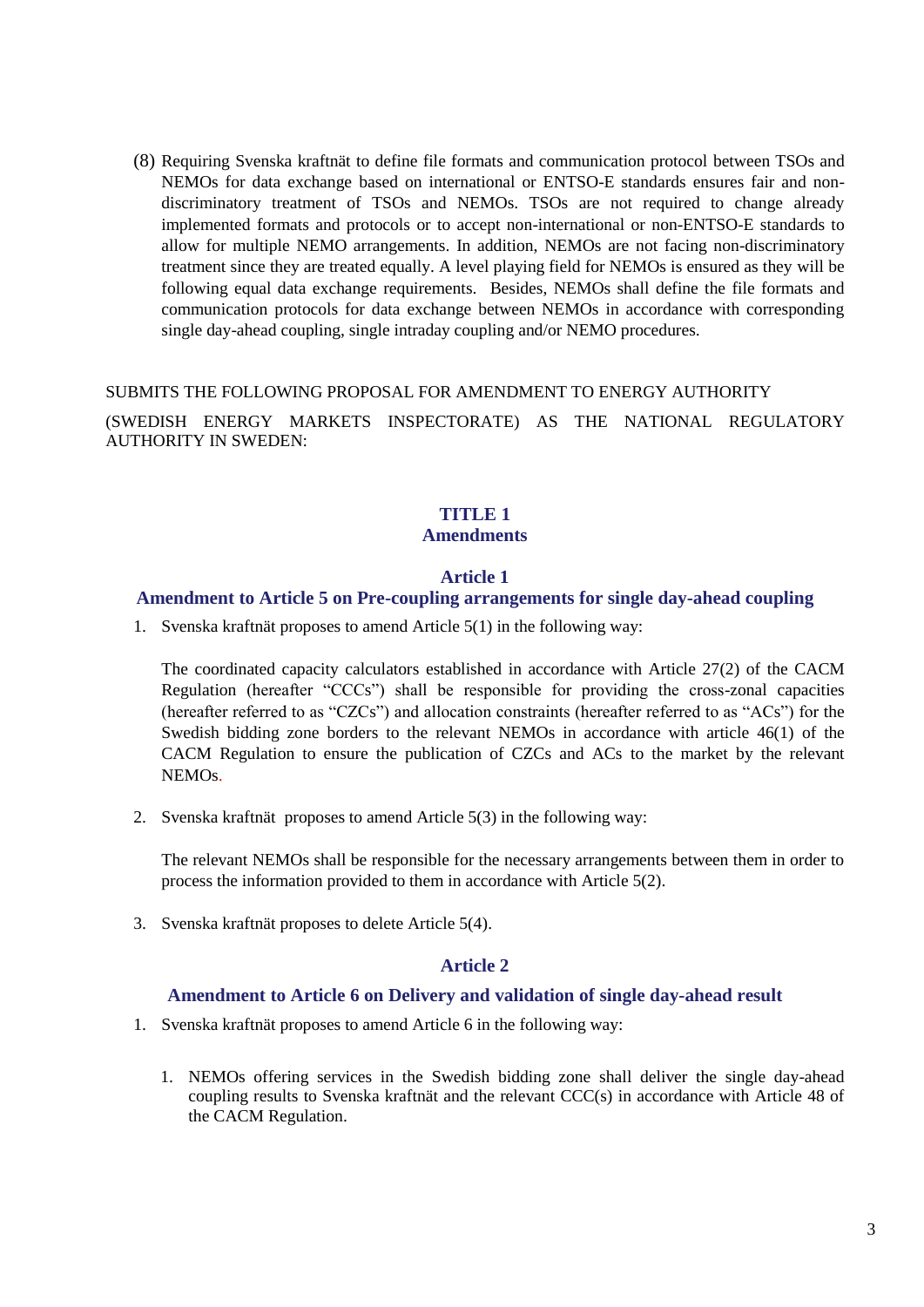- 2. Svenska kraftnät is responsible for verifying that the results have been calculated in accordance with the validated CZCs and ACs. This verification can be delegated to the relevant CCC(s) or other relevant entities according to Article 81 of CACM Regulation.
- 3. Each NEMO in the Swedish bidding zone shall verify that the results have been calculated in accordance with the orders of the concerned NEMO.

### **Article 3 New article on Data Exchange**

- 1. Svenska kraftnät proposes to include a new article 14 on Data Exchange as follows:
	- 1. Svenska kraftnät shall define the file formats and communication protocols for data exchange between Svenska kraftnät (including relevant CCC(s) and relevant settlement entity(ies)), and relevant NEMOs (including relevant CCP(s)) in the Swedish bidding zone. For this purpose:
		- a. the technical specifications used in the common single day-ahead and/or single intraday solution shall be favoured to the extent possible; and
		- b. the file formats and communication protocols based on international or ENTSO-E standards shall be relied on where possible.
	- 2. NEMOs shall define the file formats and communication protocols for data exchange between  $NEMOs$  (including relevant  $CCP(s)$ ) in accordance with corresponding single-day ahead coupling, single intraday coupling and/or NEMO procedures.

### **Article 4 Renumbering of articles**

- 1. Svenska kraftnät proposes to renumber the following articles:
	- a) Article 14 on Financial arrangements to be renumbered to Article 15
	- b) Article 15 on Publication and implementation of MNA Proposal to be renumbered to Article 16
	- c) Article 16 on Language to be renumbered to Article 17

### **TITLE 2**

### **Final Provisions**

### **Article 5**

### **Publication and implementation of the amendments**

- 1. Svenska kraftnät shall publish the amendments without undue delay after Energy Authority (Swedish Energy Markets Inspectorate) as the national regulatory authority in Sweden has approved the Proposal for Amendment.
- 2. The implementation date of this proposal shall follow the implementation of the MNA Proposal as set in Article 15 of the MNA proposal approved by Energy Authority (Swedish Energy Markets Inspectorate)**.**

# **Article 6 Language**